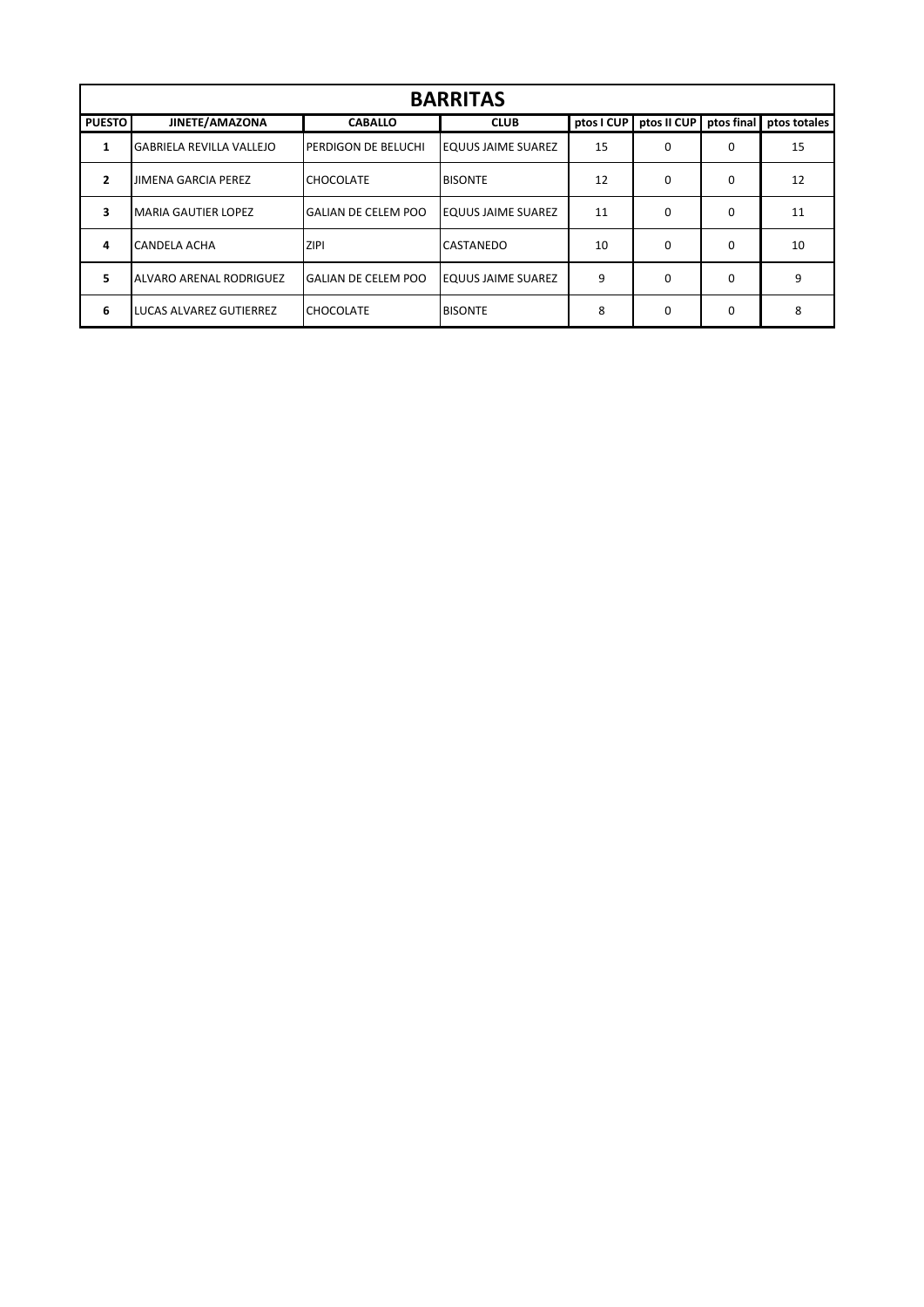| <b>CRUZADAS</b> |                                 |                            |                           |                |                |                |                         |  |  |
|-----------------|---------------------------------|----------------------------|---------------------------|----------------|----------------|----------------|-------------------------|--|--|
| <b>PUESTO</b>   | JINETE/AMAZONA                  | <b>CABALLO</b>             | <b>CLUB</b>               | ptos I CUP     | ptos II CUP    |                | ptos final ptos totales |  |  |
| 1               | PAULA DIEZ                      | ARGI                       | <b>EL BOCAL</b>           | 15             | $\Omega$       | $\Omega$       | 15                      |  |  |
| $\mathbf{2}$    | <b>ALMA FEDIJOO</b>             | <b>MICHIGAN</b>            | <b>LIENCRES</b>           | 12             | 0              | 0              | 12                      |  |  |
| 3               | <b>MANUEL GARCIA GOMEZ</b>      | PERLA                      | <b>EQUUS JAIME SUAREZ</b> | 11             | 0              | $\Omega$       | 11                      |  |  |
| 4               | DANIELA GONZALEZ CRERSPO        | CAMILO                     | <b>BISONTES</b>           | 10             | 0              | $\Omega$       | 10                      |  |  |
| 5.              | <b>INES ALVAREZ GUTIERREZ</b>   | CAMILO                     | <b>BISONTES</b>           | 9              | 0              | $\Omega$       | 9                       |  |  |
| 6               | JAVIER CARABAZA DE LUELMO       | RAYO <sup>*</sup>          | <b>BISONTES</b>           | 8              | 0              | $\Omega$       | 8                       |  |  |
| $7\overline{ }$ | <b>GABRIELA REVILLA VALLEJO</b> | <b>PERDIGON DE BELUCHI</b> | <b>EQUUS JAIME SUAREZ</b> | $\overline{0}$ | $\overline{0}$ | $\overline{0}$ | $\overline{0}$          |  |  |
| 8               | <b>IRENE MARTINEZ GONZALEZ</b>  | CAMILO                     | <b>BISONTES</b>           | $\overline{7}$ | 0              | $\Omega$       | $\overline{7}$          |  |  |
| 9               | <b>VICTORIA PEREZ SANCHEZ</b>   | <b>CHETO</b>               | <b>BISONTES</b>           | 6              | $\Omega$       | $\Omega$       | 6                       |  |  |
| 10              | <b>LUCAS ALVAREZ GUTIERREZ</b>  | <b>CHOCOLATE</b>           | <b>BISONTES</b>           | 5              | 0              | $\Omega$       | 5                       |  |  |
| 11              | MARTA VIA IBAÑEZ                | <b>JITANA</b>              | <b>BISONTES</b>           | 4              | 0              | $\Omega$       | 4                       |  |  |
| 12              | <b>CANDELA ACHA</b>             | <b>ZIPPI</b>               | <b>CASTANEDO</b>          | $\overline{0}$ | $\overline{0}$ | $\overline{0}$ | $\overline{0}$          |  |  |
| 13              | <b>ELENA MELGOSA</b>            | <b>BLANQUI</b>             | <b>LIENCRES</b>           | $\overline{2}$ | $\Omega$       | $\Omega$       | $\overline{2}$          |  |  |
| 14              | LUCAS ALVAREZ GUTIERREZ         | <b>CHETO</b>               | <b>BISONTES</b>           | $\overline{2}$ | 0              | 0              | $\overline{2}$          |  |  |
| 15              | <b>ARIADNA GOMEZ</b>            | <b>COBY YAR</b>            | <b>EQUUS JAIME SUAREZ</b> | $\overline{2}$ | 0              | $\Omega$       | $\overline{2}$          |  |  |
| 16              | <b>BEATRICIA</b>                | CAMPANILLA                 | <b>EL BOCAL</b>           | $\overline{2}$ | 0              | 0              | 2                       |  |  |
| 17              | PAULA PERALES                   | <b>FROG</b>                | <b>EL BOCAL</b>           | $\overline{2}$ | 0              | $\Omega$       | $\overline{2}$          |  |  |
| 18              | <b>LUCIA SARABIA</b>            | <b>TXUPA TXUS</b>          | CASTANEDO                 | $\Omega$       | 0              | $\Omega$       | 0                       |  |  |
| 19              | <b>MIGUEL ROMON</b>             | <b>TXUPA TXUS</b>          | CASTANEDO                 | $\Omega$       | $\Omega$       | $\Omega$       | 0                       |  |  |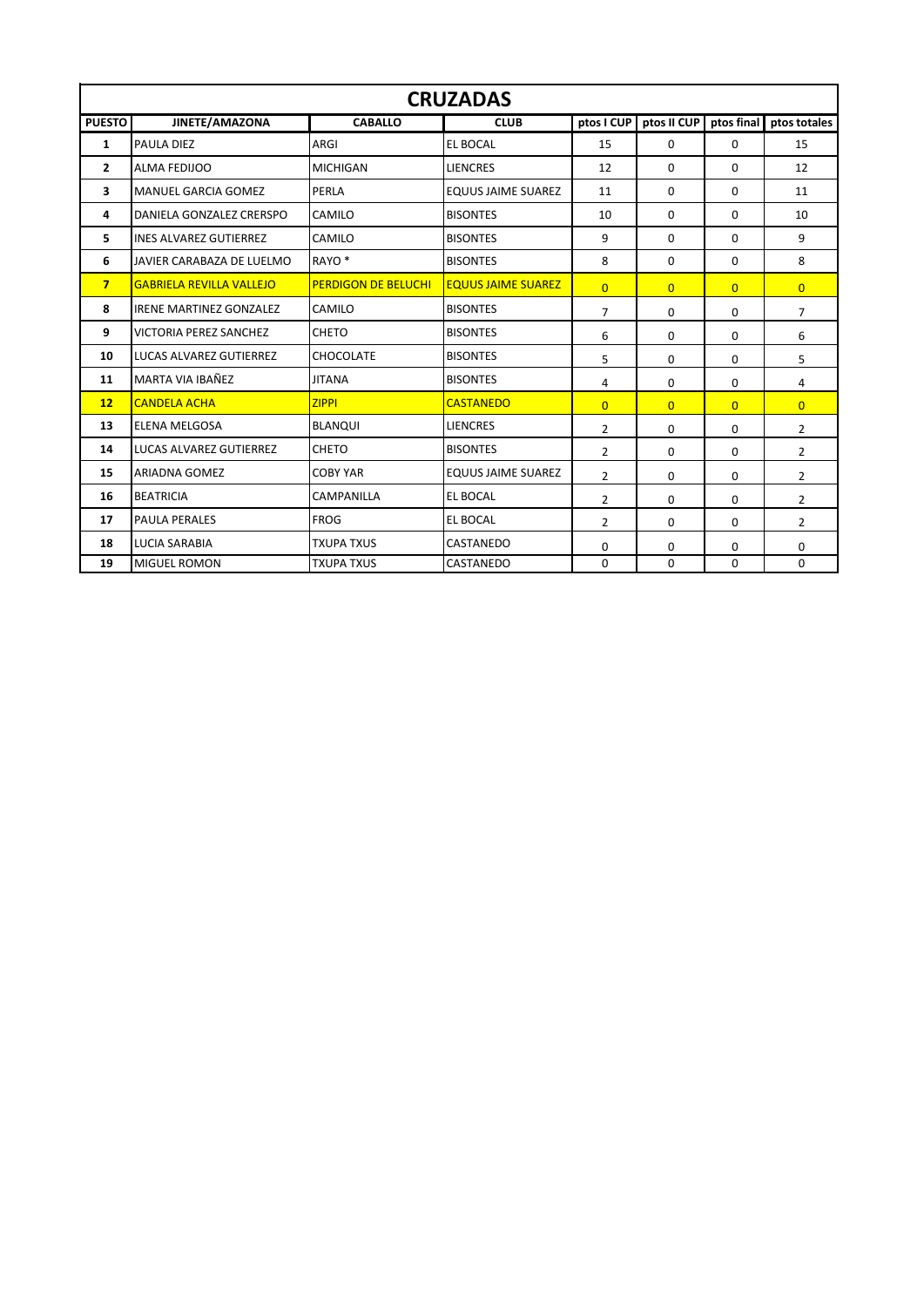| PRUEBA DE 0,60 M. |                              |                         |                           |                |                |                  |                |  |  |
|-------------------|------------------------------|-------------------------|---------------------------|----------------|----------------|------------------|----------------|--|--|
| <b>PUESTO</b>     | JINETE/AMAZONA               | <b>CABALLO</b>          | <b>CLUB</b>               | ptos I CUP     | ptos II CUP    | ptos final       | ptos totales   |  |  |
| $\mathbf{1}$      | <b>ADRIANA ALVAREZ</b>       | <b>BLANQUI</b>          | EL BOCAL                  | 15             | 0              | $\mathbf 0$      | 15             |  |  |
| $\mathbf{2}$      | CANDELA TARDIO DE LA TEJA    | <b>BULERIA YAR</b>      | <b>EQUUS JAIME SUAREZ</b> | 12             | 0              | $\mathbf 0$      | 12             |  |  |
| 3                 | YISELA VALLEJO REVILLA       | <b>CUCA</b>             | EQUUS JAIME SUAREZ        | 11             | 0              | 0                | 11             |  |  |
| 4                 | <b>JULIA MORENO</b>          | <b>EDUPI KILLI</b>      | CASTANEDO                 | 10             | 0              | 0                | 10             |  |  |
| 5                 | <b>JAIME BALBAS</b>          | <b>BONI</b>             | EL BOCAL                  | 9              | 0              | 0                | 9              |  |  |
| 6                 | VALERIA BARRERA IDIGORAS     | ST RAZZMATAZZ           | <b>EQUUS JAIME SUAREZ</b> | 8              | 0              | 0                | 8              |  |  |
| 7                 | <b>JULIA MORENO</b>          | LITTLE LEGEND           | CASTANEDO                 | 7              | 0              | 0                | 7              |  |  |
| 8                 | <b>VALENTINA SAGARDI</b>     | <b>BULERIA YAR</b>      | <b>EQUUS JAIME SUAREZ</b> | 6              | 0              | 0                | 6              |  |  |
| 9                 | <b>ALMA FEIJOO LAMILLAR</b>  | <b>MICHIGAN</b>         | <b>LIENCRES</b>           | $\overline{0}$ | $\overline{0}$ | $\overline{0}$   | $\overline{0}$ |  |  |
| 10                | AMAYA GOMEZ LOPEZ            | <b>GAUDIN</b>           | LIENCRES                  | 5              | 0              | 0                | 5              |  |  |
| <b>11</b>         | <b>BEATRICIA</b>             | <b>CAMPANILLA</b>       | <b>EL BOCAL</b>           | $\overline{0}$ | $\overline{0}$ | $\overline{0}$   | $\overline{0}$ |  |  |
| 12                | <b>ADRIANA MERA</b>          | QUIRON                  | EL BOCAL                  | 4              | 0              | 0                | 4              |  |  |
| 13                | ROCIO GARCIA SAIZ            | <b>DONALD</b>           | EQUUS JAIME SUAREZ        | 2              | 0              | 0                | 2              |  |  |
| 14                | EMMA APARICIO VAZQUEZ        | <b>MORA YAR</b>         | <b>EQUUS JAIME SUAREZ</b> | 2              | 0              | 0                | $\overline{2}$ |  |  |
| <b>15</b>         | <b>ARIADNA GOMEZ</b>         | <b>COBY YAR</b>         | <b>EQUUS JAIME SUAREZ</b> | $\overline{0}$ | $\overline{0}$ | $\overline{0}$   | $\overline{0}$ |  |  |
| 16                | CARLOTA MARTINEZ             | CACHOPO                 | CASTANEDO                 | $\overline{2}$ | 0              | 0                | $\overline{2}$ |  |  |
| 17                | <b>STEFAN ROIBU</b>          | COBI                    | EQUUS JAIME SUAREZ        | 2              | 0              | 0                | 2              |  |  |
| <b>18</b>         | <b>ELENA MELGOSA BLANCO</b>  | <b>BLANQUI</b>          | <b>LIENCRES</b>           | $\overline{0}$ | $\overline{0}$ | $\overline{0}$   | $\overline{0}$ |  |  |
| 19                | <b>MARCOS PELAYO ABASCAL</b> | PIPI                    | <b>BISONTES</b>           | 2              | 0              | $\pmb{0}$        | $\overline{2}$ |  |  |
| 20                | SANDRA AGUADO                | ARES DE NORDICA         | EL BOCAL                  | $\overline{2}$ | 0              | 0                | $\overline{2}$ |  |  |
| 21                | <b>DOVILA</b>                | <b>EMIR V, D, CAYON</b> | VALLE DE CAYON            | $\overline{2}$ | 0              | $\boldsymbol{0}$ | $\overline{2}$ |  |  |
| 22                | PAULA DIAZ                   | GINGEREI                | CASTANEDO                 | $\overline{2}$ | 0              | 0                | $\overline{2}$ |  |  |
| 23                | <b>PAULA DIEZ</b>            | <b>ARGI</b>             | <b>EL BOCAL</b>           | $\overline{0}$ | $\overline{0}$ | $\overline{0}$   | $\overline{0}$ |  |  |
| 24                | JAIME SUAREZ VENA            | <b>BULERIA YAR</b>      | EQUUS JAIME SUAREZ        | $\overline{2}$ | 0              | 0                | $\overline{2}$ |  |  |
| 25                | <b>MIGUEL ROMON</b>          | <b>TXUPA TXUS</b>       | <b>CASTANEDO</b>          | $\overline{0}$ | $\overline{0}$ | $\overline{0}$   | $\overline{0}$ |  |  |
| 26                | <b>PAULA PERALES</b>         | <b>FROG</b>             | <b>EL BOCAL</b>           | $\overline{0}$ | $\overline{0}$ | $\overline{0}$   | $\overline{0}$ |  |  |
| 27                | LAURA CANTERO TORIBIO        | NEPTUNO V. D. CAYON     | VALLE DE CAYON            | 0              | 0              | 0                | 0              |  |  |
| 28                | MARCO MUÑIZ                  | TXUPA TXUS              | CASTANEDO                 | 0              | 0              | 0                | 0              |  |  |
| 29                | NAHIA OLASO                  | <b>INDIA</b>            | CASTANEDO                 | 0              | 0              | 0                | 0              |  |  |
| 30                | CARLOTA GOMEZ ARRANZ         | HAZZELBERG'S            | <b>LIENCRES</b>           | 0              | 0              | 0                | 0              |  |  |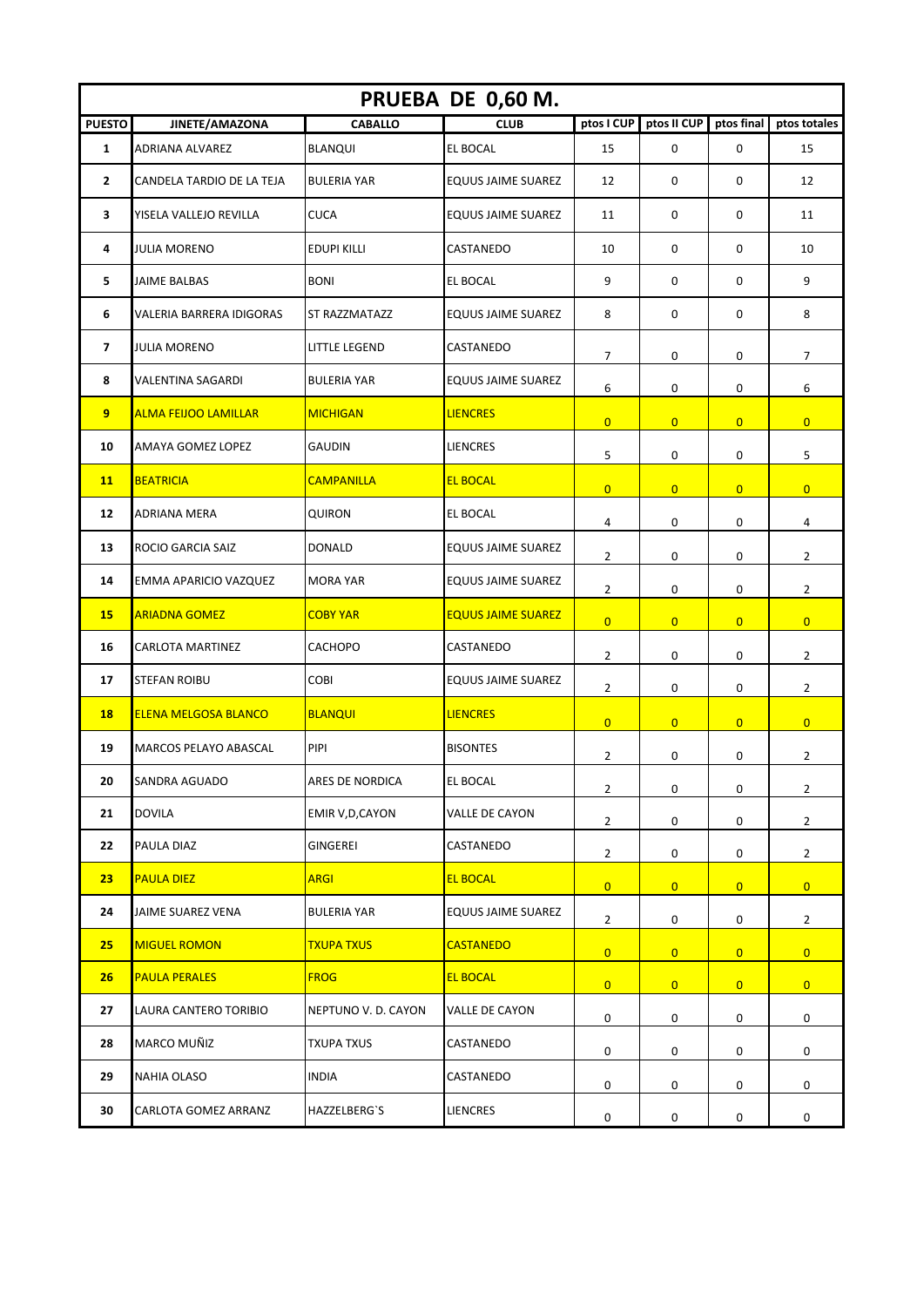| PRUEBA DE 0,80 M        |                              |                        |                           |                |                |                |                         |  |  |
|-------------------------|------------------------------|------------------------|---------------------------|----------------|----------------|----------------|-------------------------|--|--|
| <b>PUESTO</b>           | JINETE/AMAZONA               | <b>CABALLO</b>         | <b>CLUB</b>               | ptos I CUP     | ptos II CUP    | ptos final     | ptos totales            |  |  |
| 1                       | CANDELA TARDIO DE LA TEJA    | CAMPODELAVERDAD DITO   | <b>EQUUS JAIME SUAREZ</b> | 15             | $\mathbf 0$    | 0              | 15                      |  |  |
| 2                       | JAIME SUAREZ VENA            | <b>ALEX COMANCHE</b>   | <b>EQUUS JAIME SUAREZ</b> | 12             | $\mathbf 0$    | $\mathbf 0$    | 12                      |  |  |
| 3                       | ERIK VEGA DE LA TEJA         | UNE CHIPIE LOVE DE CE  | <b>EQUUS JAIME SUAREZ</b> | 11             | $\mathbf 0$    | 0              | 11                      |  |  |
| 4                       | ROCIO GARCIA SAIZ            | DORY DE BELUCHI        | <b>EQUUS JAIME SUAREZ</b> | 10             | $\mathbf 0$    | $\mathbf 0$    | 10                      |  |  |
| 5                       | <b>MANUEL GARCIA GOMEZ</b>   | DIEGO DA JULIE         | EQUUS JAIME SUAREZ        | 9              | $\mathbf 0$    | 0              | 9                       |  |  |
| 6                       | CRISTINA COSSIO              | CHANEL                 | EL BOCAL                  | 8              | 0              | 0              | 8                       |  |  |
| 7 <sup>7</sup>          | <b>JAIME SUAREZ VENA</b>     | <b>BULERIA YAR</b>     | <b>EQUUS JAIME SUAREZ</b> | $\overline{0}$ | $\overline{0}$ | $\overline{0}$ | $\overline{0}$          |  |  |
| $\overline{\mathbf{8}}$ | <b>JULIA MORENO</b>          | <b>LITTLE LEGREND</b>  | <b>CASTANEDO</b>          | $\overline{0}$ | $\overline{0}$ | $\overline{0}$ | $\overline{0}$          |  |  |
| 9                       | <b>JAIME BALBAS</b>          | <b>BONI</b>            | <b>EL BOCAL</b>           | $\overline{0}$ | $\overline{0}$ | $\overline{0}$ | $\overline{0}$          |  |  |
| 10                      | JAVIER CARABAZA LUELMO       | PIPI                   | <b>BISONTES</b>           | $\overline{7}$ | 0              | 0              | $\overline{7}$          |  |  |
| 11                      | LAURA CANTERO TORIBIO        | CABRIOLA V.D. CAYON    | VALLE DE CAYON            | 6              | 0              | 0              | 6                       |  |  |
| 12                      | <b>MARA ROIBU</b>            | REISHA                 | <b>EQUUS JAIME SUAREZ</b> | 5              | 0              | 0              | 5                       |  |  |
| 13                      | ALIA GONZALEZ ALLENDE        | <b>INFANTA</b>         | ANA MARIA SALCEDO         | 4              | 0              | 0              | 4                       |  |  |
| 14                      | <b>SANDRA AGUADO</b>         | <b>ARES DE NORDICA</b> | <b>EL BOCAL</b>           | $\overline{0}$ | $\overline{0}$ | $\overline{0}$ | $\overline{0}$          |  |  |
| 15                      | <b>ESTEFAN ROIBU</b>         | <b>COBY YAR</b>        | <b>EQUUS JAIME SUAREZ</b> | $\overline{0}$ | $\overline{0}$ | $\overline{0}$ | $\overline{0}$          |  |  |
| 16                      | JOSE RAMON REVILLA           | OLIMON Z               | DIAZ CUERO                | $\overline{2}$ | 0              | 0              | $\overline{2}$          |  |  |
| 17                      | ELENA SAGREDO                | HORUS V.D. CAYON       | VALLE DE CAYON            | $\overline{2}$ | 0              | 0              | $\overline{2}$          |  |  |
| 18                      | PAULA CUE PUENTE             | JALEO ZP               | PAULA CUE                 | 2              | 0              | 0              | $\overline{\mathbf{c}}$ |  |  |
| 19                      | <b>ADRIANA ALVAREZ</b>       | <b>BLANQUI</b>         | <b>EL BOCAL</b>           | $\overline{0}$ | $\overline{0}$ | $\overline{0}$ | $\overline{0}$          |  |  |
| 20                      | <b>AMAYA GOMEZ LOPEZ</b>     | <b>GAUDIN</b>          | <b>LIENCRES</b>           | $\overline{0}$ | $\overline{0}$ | $\overline{0}$ | $\overline{0}$          |  |  |
| 21                      | <b>DOVILA</b>                | <b>EMIR V.D.CAYON</b>  | <b>VALLE DE CAYON</b>     | $\overline{0}$ | $\overline{0}$ | $\overline{0}$ | $\overline{0}$          |  |  |
| 22                      | <b>EMMA APARICIO VAZQUEZ</b> | <b>MORA YAR</b>        | <b>EQUUS JAIME SUAREZ</b> | $\overline{0}$ | $\overline{0}$ | $\overline{0}$ | $\overline{0}$          |  |  |
| 23                      | ANA MARIA SALCEDO LOPEZ      | ATILA                  | ANA MARIA SALCEDO         | $\overline{2}$ | 0              | 0              | $\overline{2}$          |  |  |
| 24                      | YAHVE BALBOA GARCIA          | AMONET V.D.CAYON       | VALLE DE CAYON            | $\overline{2}$ | 0              | 0              | $\overline{2}$          |  |  |
| 25                      | <b>CARLOTA GOMEZ ARRANZ</b>  | <b>HAZZELBERG'S</b>    | <b>LIENCRES</b>           | $\overline{0}$ | $\overline{0}$ | $\overline{0}$ | $\overline{0}$          |  |  |
| 26                      | <b>JULIA MORENO</b>          | <b>EDUPI KILLI</b>     | <b>CASTANEDO</b>          | $\overline{0}$ | $\overline{0}$ | $\overline{0}$ | $\overline{0}$          |  |  |
| 27                      | <b>ELENA MELGOSA</b>         | <b>BLANQUI</b>         | <b>LIENCRES</b>           | $\overline{0}$ | $\overline{0}$ | $\overline{0}$ | $\overline{0}$          |  |  |
| 28                      | YISELA VALLEJO REVILLA       | TWISTER                | <b>EQUUS JAIME SUAREZ</b> | $\overline{2}$ | 0              | 0              | $\overline{2}$          |  |  |
| 29                      | ADRIANA MERA                 | <b>QUIRON</b>          | <b>EL BOCAL</b>           | $\overline{0}$ | $\overline{0}$ | $\overline{0}$ | $\overline{0}$          |  |  |
| 30 <sub>2</sub>         | <b>NAHIA OLASO</b>           | <b>INDIA</b>           | <b>CASTANEDO</b>          | $\overline{0}$ | $\overline{0}$ | $\overline{0}$ | $\overline{0}$          |  |  |
| 31                      | PABLO PEDROSA                | BAMBALINAS             | PEDROSA                   | $\overline{2}$ | 0              | 0              | $\overline{2}$          |  |  |
| 32                      | LUCIA SAN MARTIN SETIEN      | LLUVIA                 | <b>EQUUS JAIME SUAREZ</b> | $\overline{2}$ | 0              | 0              | $\overline{2}$          |  |  |
| 33                      | LIDIA RUIZ SANTAMARIA        | PROMESA                | LIENCRES                  | 0              | 0              | 0              | 0                       |  |  |
| 34                      | VALENTINA SAGARDI DIEZ       | MIMI ME MALIBU         | EQUUS JAIME SUAREZ        | 0              | 0              | 0              | 0                       |  |  |
| 35                      | LETICIA SANTANDER SAINZ      | LLUVIA                 | ANA MARIA SALCEDO         | 0              | 0              | 0              | 0                       |  |  |
| 36                      | NURIA BRAVO VECI             | <b>FIAMA</b>           | <b>BISONTES</b>           | 0              | 0              | 0              | 0                       |  |  |
| 37                      | <b>MIGUEL ROMON</b>          | <b>TXUPA TXUS</b>      | <b>CASTANEDO</b>          | $\overline{0}$ | $\overline{0}$ | $\overline{0}$ | $\overline{0}$          |  |  |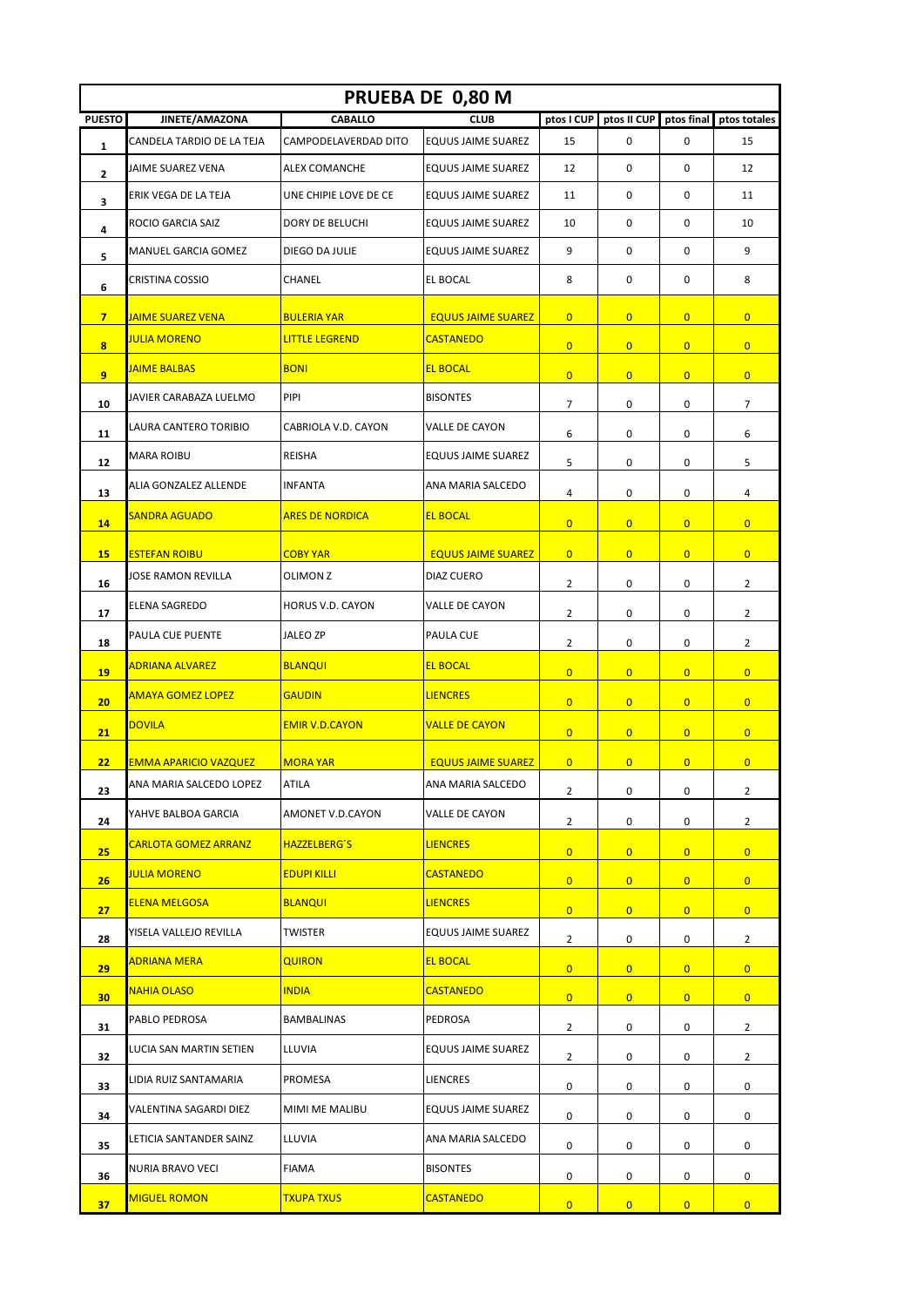| PRUEBA DE 1,00 M |                            |                          |                           |                |                |                |                |  |
|------------------|----------------------------|--------------------------|---------------------------|----------------|----------------|----------------|----------------|--|
| <b>PUESTO</b>    | JINETE/AMAZONA             | <b>CABALLO</b>           | <b>CLUB</b>               | ptos I CUP     | ptos II CUP    | ptos final     | ptos totales   |  |
| $\mathbf{1}$     | <b>IVAN ALONSO MARTINI</b> | VIUDES 56                | <b>LIENCRES</b>           | 15             | 0              | 0              | 15             |  |
| $\mathbf{z}$     | <b>MARA ROIBU</b>          | JICA DEL AMOR            | <b>EQUUS JAIME SUAREZ</b> | 12             | 0              | 0              | 12             |  |
| 3                | LUCIA GONZALEZ             | PERLA                    | EL BOCAL                  | 11             | 0              | 0              | 11             |  |
| 4                | VALENTINA SUAREZ VENA      | CALCETINES               | <b>EQUUS JAIME SUAREZ</b> | 10             | 0              | 0              | 10             |  |
| 5                | LIDIA FERNANDEZ SOLAR      | <b>FUNNY</b>             | <b>EQUUS JAIME SUAREZ</b> | 9              | 0              | $\mathbf 0$    | 9              |  |
| 6                | LUIS YLLERA LAND           | <b>BABIECA</b>           | <b>LIENCRES</b>           | 8              | 0              | $\mathbf 0$    | 8              |  |
| 7                | LAURA CASTILLO             | <b>WILLY</b>             | <b>PEDROSA</b>            | 7              | 0              | 0              | 7              |  |
| 8                | MIKEL CELADA PARDO         | LOLO                     | R.I.F.                    | 6              | 0              | 0              | 6              |  |
| 9                | <b>SARA VICENTE</b>        | <b>CHEROKE</b>           | EL BOCAL                  | 5              | 0              | 0              | 5              |  |
| 10               | ADRIANA GONZALEZ GONZALEZ  | GANGA                    | EQUUS JAIME SUAREZ        | 4              | 0              | 0              | 4              |  |
| 11               | <b>MAIDER CARRION</b>      | EPISODE Z                | CASTANEDO                 | 2              | 0              | 0              | 2              |  |
| 12               | ANDREA TELLERIA            | TERESITA V.D. CAYON      | <b>VALLE DE CAYON</b>     | $\overline{2}$ | 0              | $\mathbf 0$    | $\overline{2}$ |  |
| 13               | TOMAS YLLERA LAND          | <b>GEISHA</b>            | <b>LIENCRES</b>           | 2              | 0              | 0              | 2              |  |
| 14               | ROCIO GARCIA SAIZ          | RENO LUISIANA            | <b>EQUUS JAIME SUAREZ</b> | $\overline{2}$ | 0              | $\mathbf 0$    | $\overline{2}$ |  |
| 15               | YAIZA RODICIO              | <b>HUAPO</b>             | CASTANEDO                 | 2              | 0              | 0              | $\overline{2}$ |  |
| 16               | PABLO PEDROSA              | <b>BLACKY</b>            | PEDROSA                   | $\overline{2}$ | 0              | 0              | $\overline{2}$ |  |
| 17               | PAULA DIAZ                 | CACHOPO                  | CASTANEDO                 | $\overline{2}$ | 0              | 0              | $\overline{2}$ |  |
| <b>18</b>        | <b>ELENA SAGREDO</b>       | <b>HORUS V.D. CAYON</b>  | <b>VALLE DE CAYON</b>     | $\overline{0}$ | $\overline{0}$ | $\overline{0}$ | $\overline{0}$ |  |
| 19               | <b>SANDRA AGUADO</b>       | <b>ARES DE NORDICA</b>   | <b>EL BOCAL</b>           | $\overline{0}$ | $\overline{0}$ | $\overline{0}$ | $\overline{0}$ |  |
| 20               | <b>YAHVE BALBOA GARCIA</b> | <b>AMONET V.D. CAYON</b> | <b>VALLE DE CAYON</b>     | $\overline{0}$ | $\overline{0}$ | $\overline{0}$ | $\overline{0}$ |  |
| 21               | <b>CRISTINA COSSIO</b>     | <b>CHANEL</b>            | <b>EL BOCAL</b>           | $\overline{0}$ | $\overline{0}$ | $\overline{0}$ | $\overline{0}$ |  |
| 22               | <b>JAVIER CARABAZA</b>     | <b>FIAMA</b>             | <b>BISONTES</b>           | 0              | 0              | 0              | 0              |  |
| 23               | LUCIA ANTOLIN              | <b>BAMBI DE ESCOJO</b>   | R.I.F.                    | 0              | 0              | $\mathbf 0$    | 0              |  |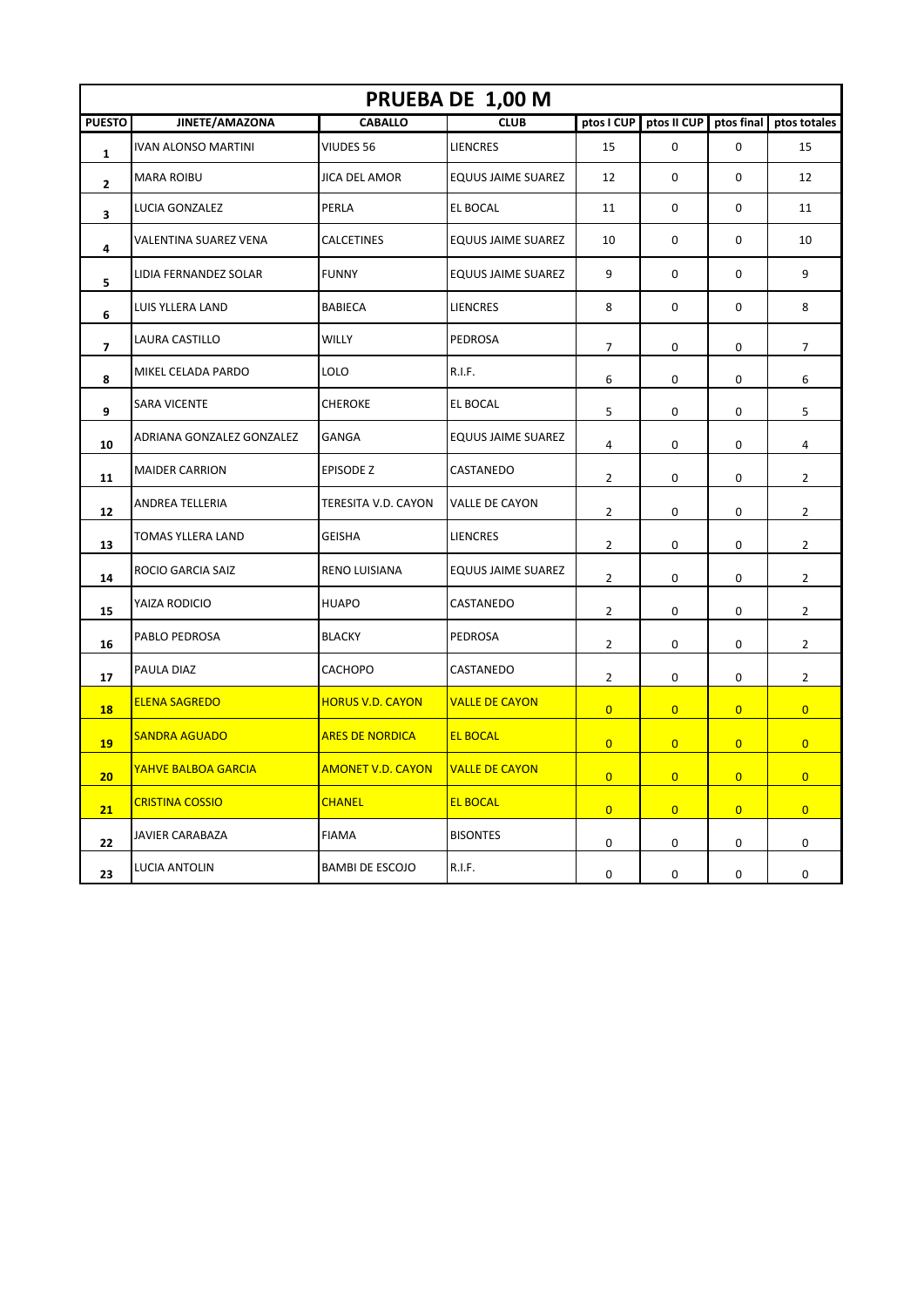| PRUEBA DE 1,10 M |                           |                        |                           |          |                        |          |                         |  |  |  |
|------------------|---------------------------|------------------------|---------------------------|----------|------------------------|----------|-------------------------|--|--|--|
| <b>PUESTO</b>    | JINETE/AMAZONA            | <b>CABALLO</b>         | <b>CLUB</b>               |          | ptos I CUP ptos II CUP |          | ptos final ptos totales |  |  |  |
| 1                | <b>TEO PELAYO ABASCAL</b> | <b>CARECA DE RUYCO</b> | <b>EQUUS JAIME SUAREZ</b> | 15       | $\Omega$               | 0        | 15                      |  |  |  |
| $\overline{2}$   | MANUEL GARCIA GOMEZ       | <b>START OMELLETE</b>  | <b>EQUUS JAIME SUAREZ</b> | 12       | $\Omega$               | 0        | 12                      |  |  |  |
| 3                | INES RODRIGUEZ PIRÓ       | <b>CALENSKY DC</b>     | <b>EQUUS JAIME SUAREZ</b> | 11       | $\Omega$               | $\Omega$ | 11                      |  |  |  |
| 4                | <b>TOMAS YLLERA LAND</b>  | <b>QUINOT</b>          | <b>LIENCRES</b>           | 10       | $\Omega$               | 0        | 10                      |  |  |  |
| 5                | <b>MIKEL CELADA</b>       | <b>LOLO</b>            | <b>R.I.F.</b>             | $\Omega$ | $\overline{0}$         | $\Omega$ | $\Omega$                |  |  |  |
| 6                | LUIS YLLERA LAND          | <b>MAKALU</b>          | LIENCRES                  | 9        | $\Omega$               | $\Omega$ | 9                       |  |  |  |
|                  | MIKEL CELAYA PARDO        | MARVA VAN VENNEHOF     | R.I.F.                    | $\Omega$ | $\Omega$               | $\Omega$ | O                       |  |  |  |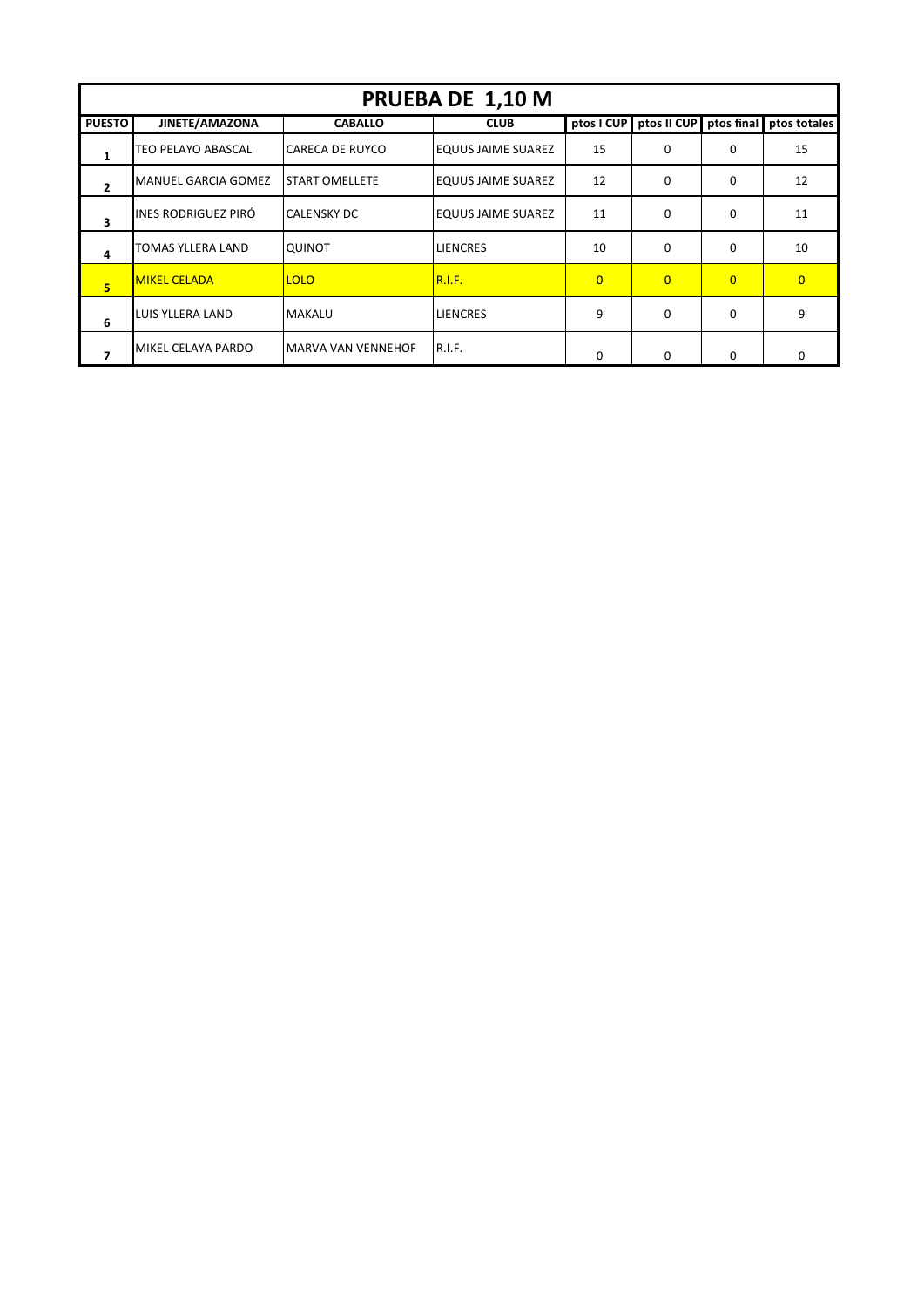| PRUEBA DE 1,20 M |                           |                          |                           |                |                |                |              |  |  |
|------------------|---------------------------|--------------------------|---------------------------|----------------|----------------|----------------|--------------|--|--|
| <b>PUESTO</b>    | JINETE/AMAZONA            | <b>CABALLO</b>           | <b>CLUB</b>               | ptos I CUP     | ptos II CUP    | ptos final     | ptos totales |  |  |
| 1                | ANGELA RODRIGUEZ ALVAREZ  | CHIVA DES AUCELS Z       | <b>R.I.F.</b>             | 15             | 0              | $\Omega$       | 15           |  |  |
| 2                | <b>PABLO PEDROSA</b>      | <b>MAESTRO</b>           | PEDROSA                   | 12             | 0              | 0              | 12           |  |  |
| 3                | <b>MARINA PEREZ LAVIN</b> | <b>BRUJA DE LLAMOSAS</b> | <b>EQUUS JAIME SUAREZ</b> | 11             | 0              | $\Omega$       | 11           |  |  |
| 4                | LIDIA FERNANDEZ SOLAR     | STREGATA DEL NASAB       | <b>EQUUS JAIME SUAREZ</b> | 10             | 0              | $\Omega$       | 10           |  |  |
| 5 <sup>5</sup>   | <b>TOMAS YLLERA LAND</b>  | <b>QUINOT</b>            | <b>LIENCRES</b>           | $\overline{0}$ | $\overline{0}$ | $\overline{0}$ | $\Omega$     |  |  |
| 6                | <b>MARIA TERAN</b>        | <b>BERKALO</b>           | EL BOCAL                  | $\Omega$       | $\Omega$       | $\Omega$       | <sup>0</sup> |  |  |